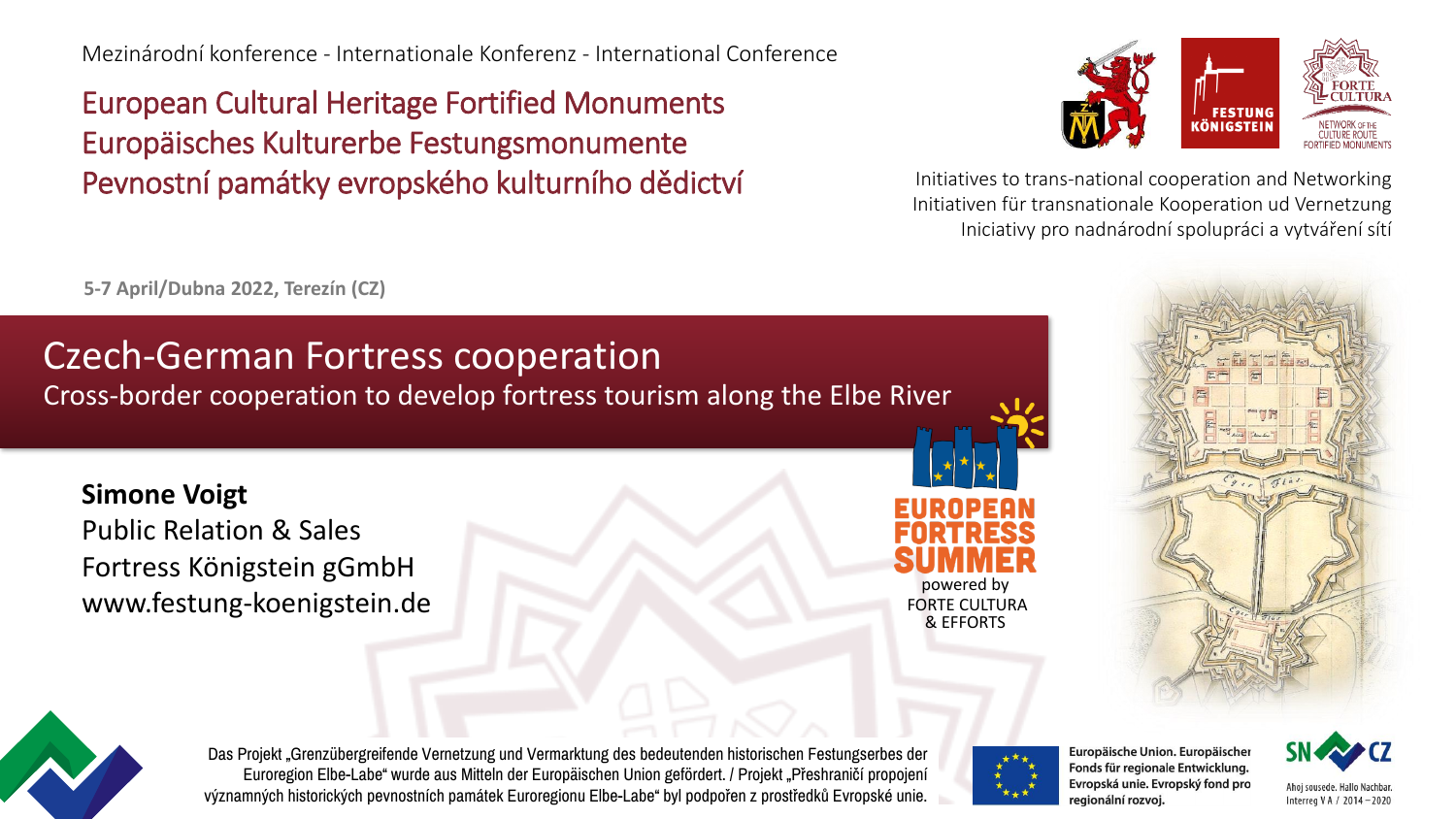### Czech-German fortress cooperation

- 1. Funding in the Euro region Elbe/Labe
- 2. First results of funding:

a. International fortress conference Terezín b. new flyer for the cross-border marketing cooperation

- 3. Fortress Summer along the Elbe/Labe preview
- 4. Next steps to do

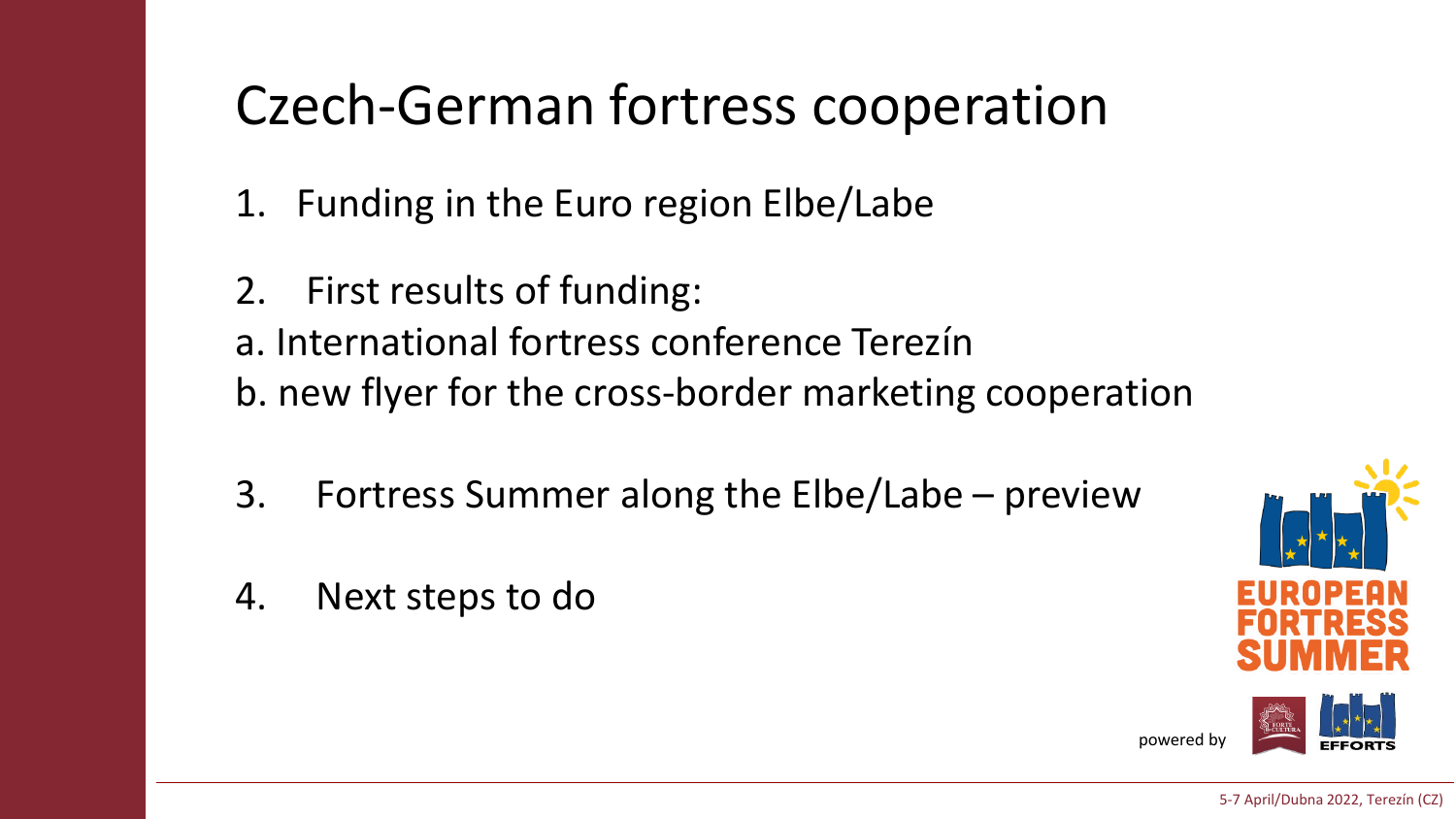### 1. Funding in the Euro region Elbe/Labe

- the region includes Dresden, the district Saxon Switzerland an Eastern Ore Mountains in Germany, on Czech side the eastern district of Ústí nad Labem with the counties Děčín, Litoměřice and Teplice
- area is an old culture landscape, formed of mining and the colonisation of Bohemian kingdom by German settlers in the 15<sup>th</sup> century and their eviction after World War II.



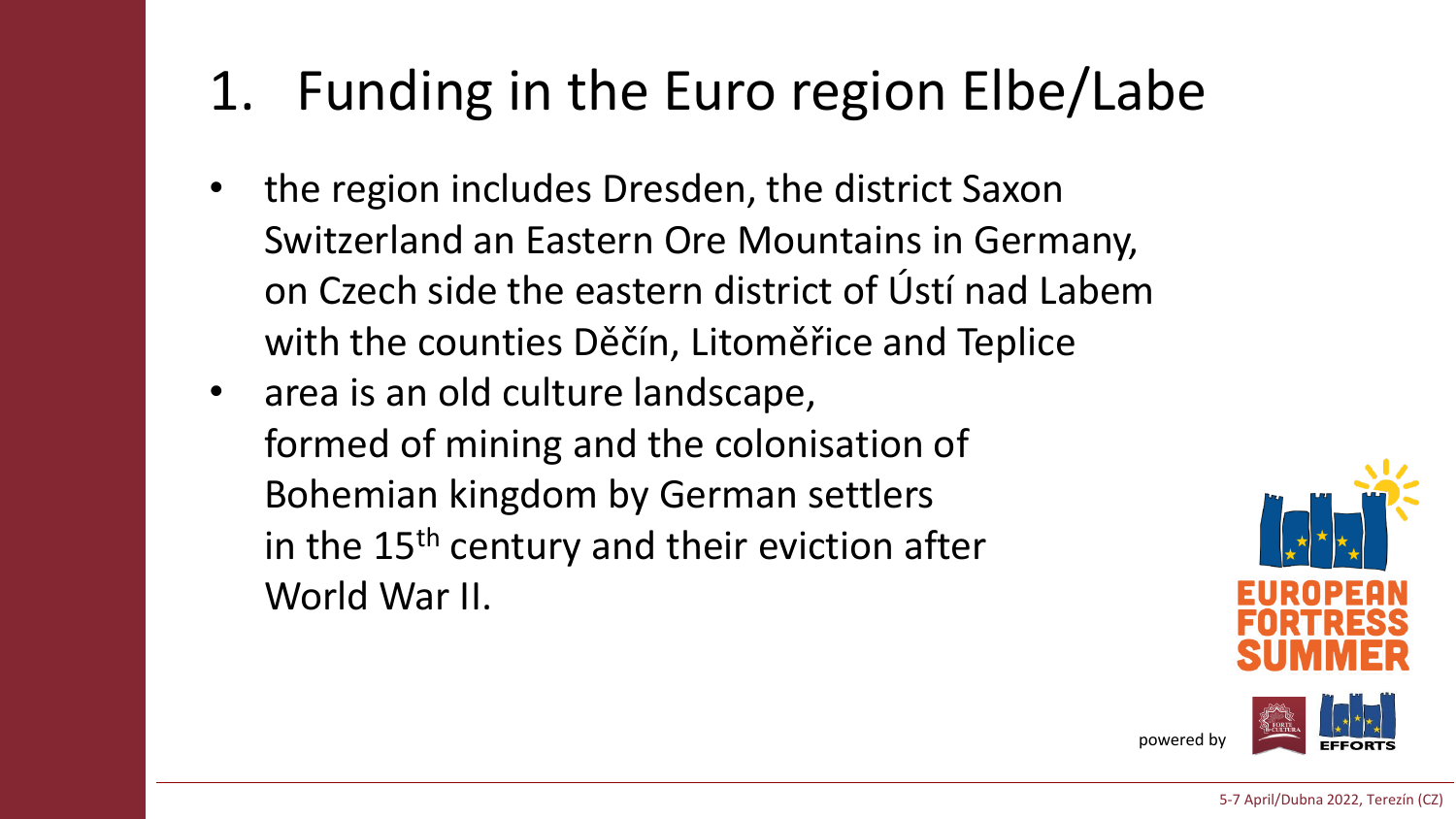# 1. Funding in the Euro region Elbe/Labe

- history of the people of both sites is mutually influenced and has led to tensions
- the funding promote contacts between the Saxons and the Czech (increase mutual understanding, reduce prejudices, intensify cooperation)
- small project found is a funding instrument within the framework of the cross-border cooperation programme between the Free State of Saxony an the Czech Republic 2014-2020 (INTERREG V A)

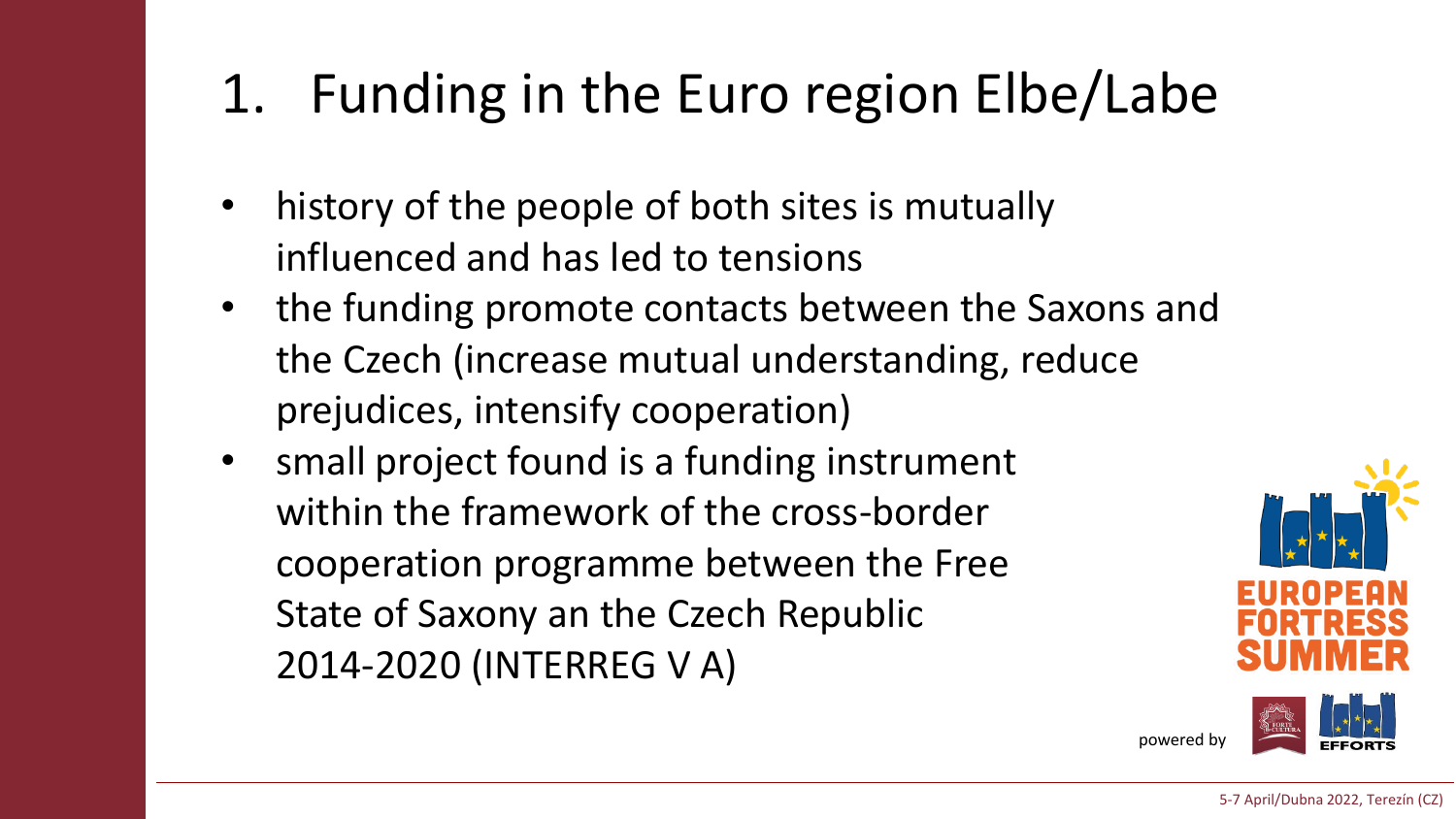# 1. Funding in the Euro region Elbe/Labe

- it is therefore part of the European Fund of Regional Development of the European Union and managed by the Euro region
- Fortress Königstein, Terezín fortress and Forte Cultura, as partners, applied for funding from this program and were granted
- Many Thanks to Mrs. Kosourová an team of Euro region Elbe/Labe for the support!



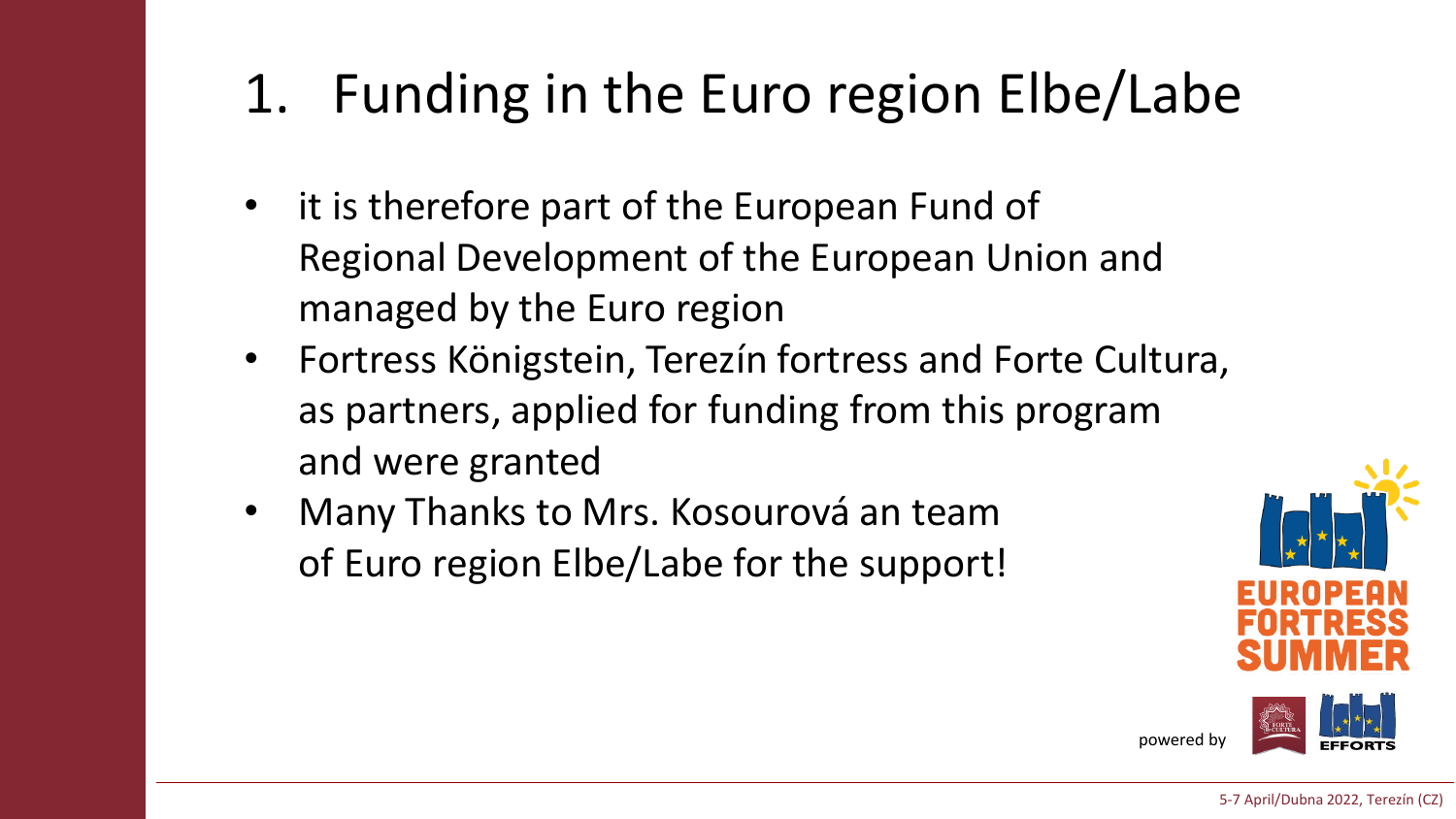# 2. First results of funding

- a. International fortress conference Terezín here
- Expo
- on-site visits
- knowledge sharing
- starting signal for the fortress summer 2022



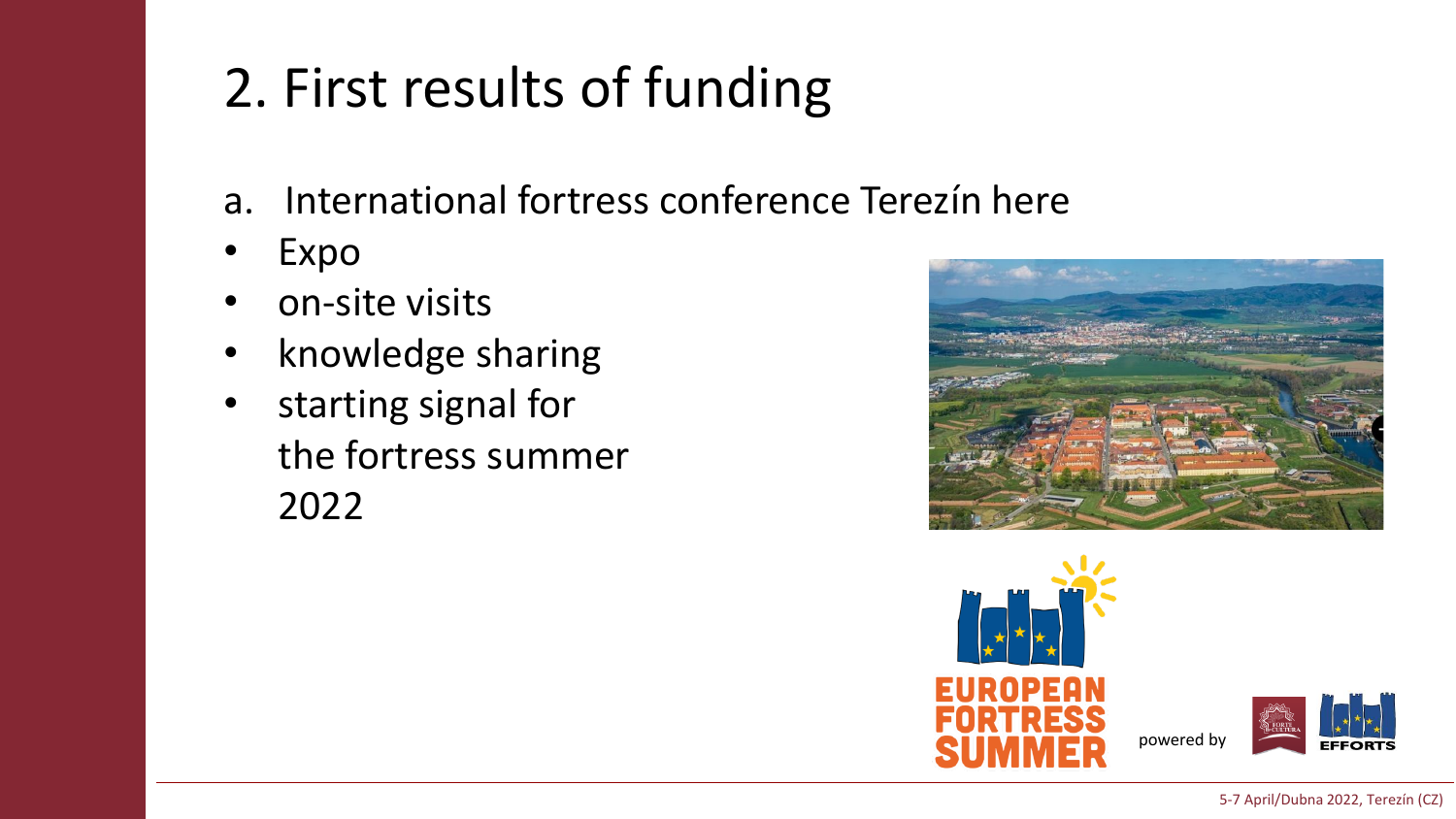# 2. Results of funding

b. Flyer with 10 fort locations cross-border

- 4 German locations and 6 Czech locations along the Elbe/Labe
- trilingual





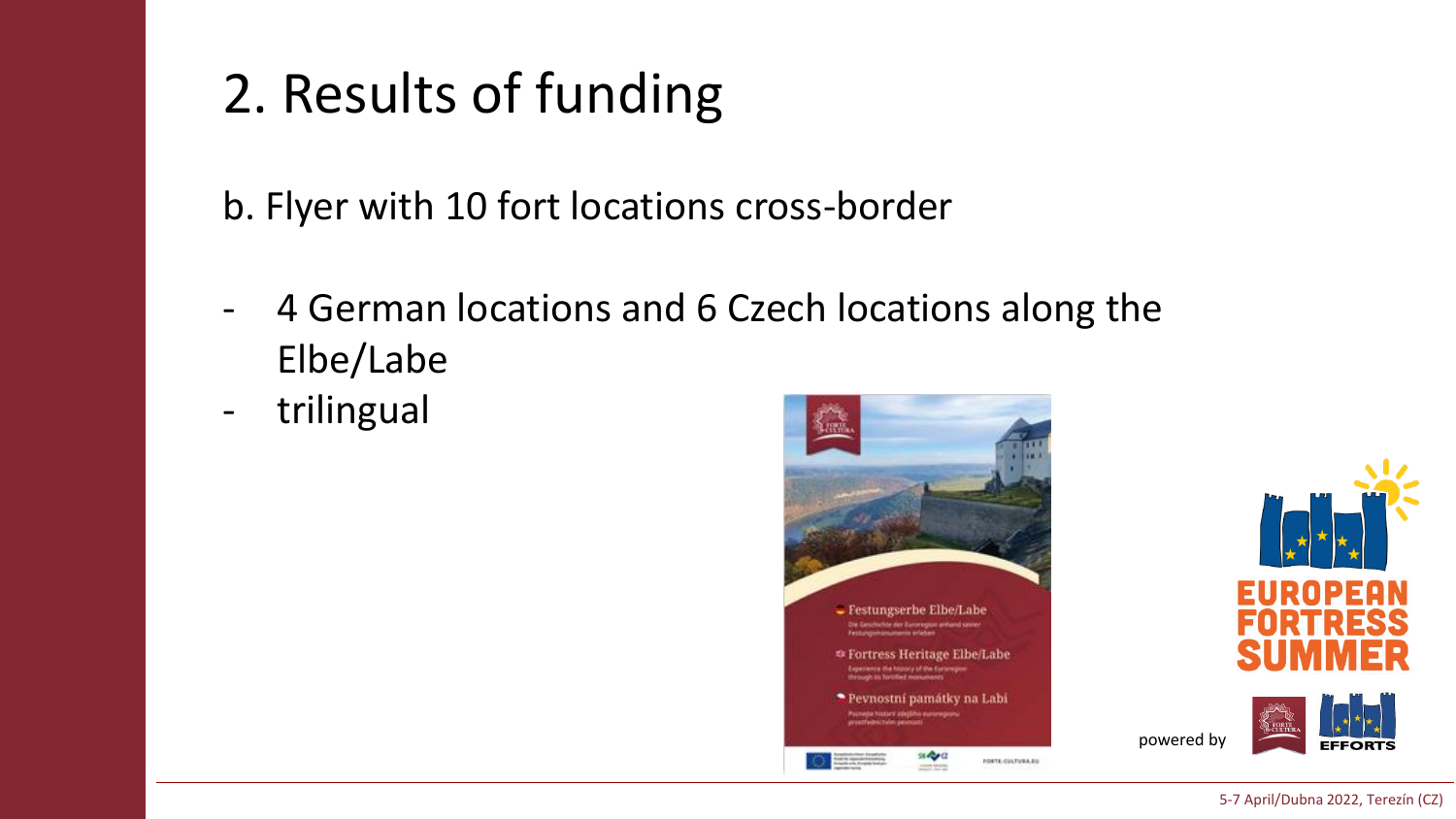### Fortress Grauenort/ Fortified City Stade

- Hanseatic Meal (May 21th)
- Long Night (July 1)
- Holk Culture Festival (August/ September)
- Christmas Market in the fortress (1 Advent)

#### Fortified Ideal City and Citadel Dömitz

- Outdoor Exhibition "Mecklenburg-West Pomerania" (May/June)
- 16th Nord German Day and 26th Handicraft Market (June 5th)
- Midsummer night picknick (July 30th)



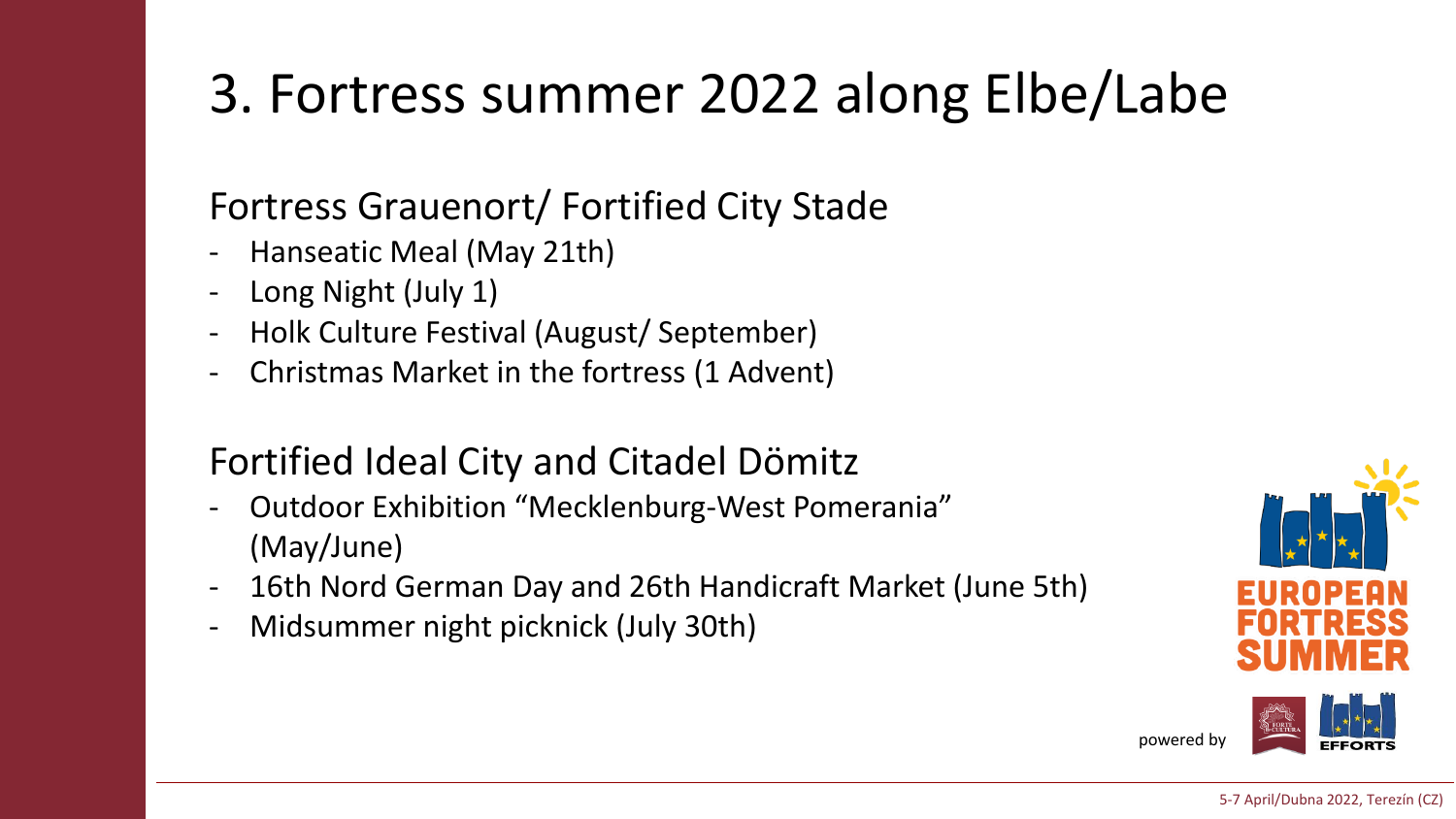#### Fortress System Magdeburg

- Mountain festival special (August 12th)
- Carpe Noctem Castle tour 2022 (September 9th)
- 11th Magdeburg Fortress days (June 2nd  $-$  6th)
- Advent in the Ravelin (2. Advent)

#### Fortified Church and former Fortified City Wittenberg

- Luther's Wedding historic town festival (June  $10th 12th$ )
- Adventure night (August 13th)
- 17th Wittenberg Renaissance Music festival (September 16th 25th)
- Reformation festival medieval spectacle (October 31st)



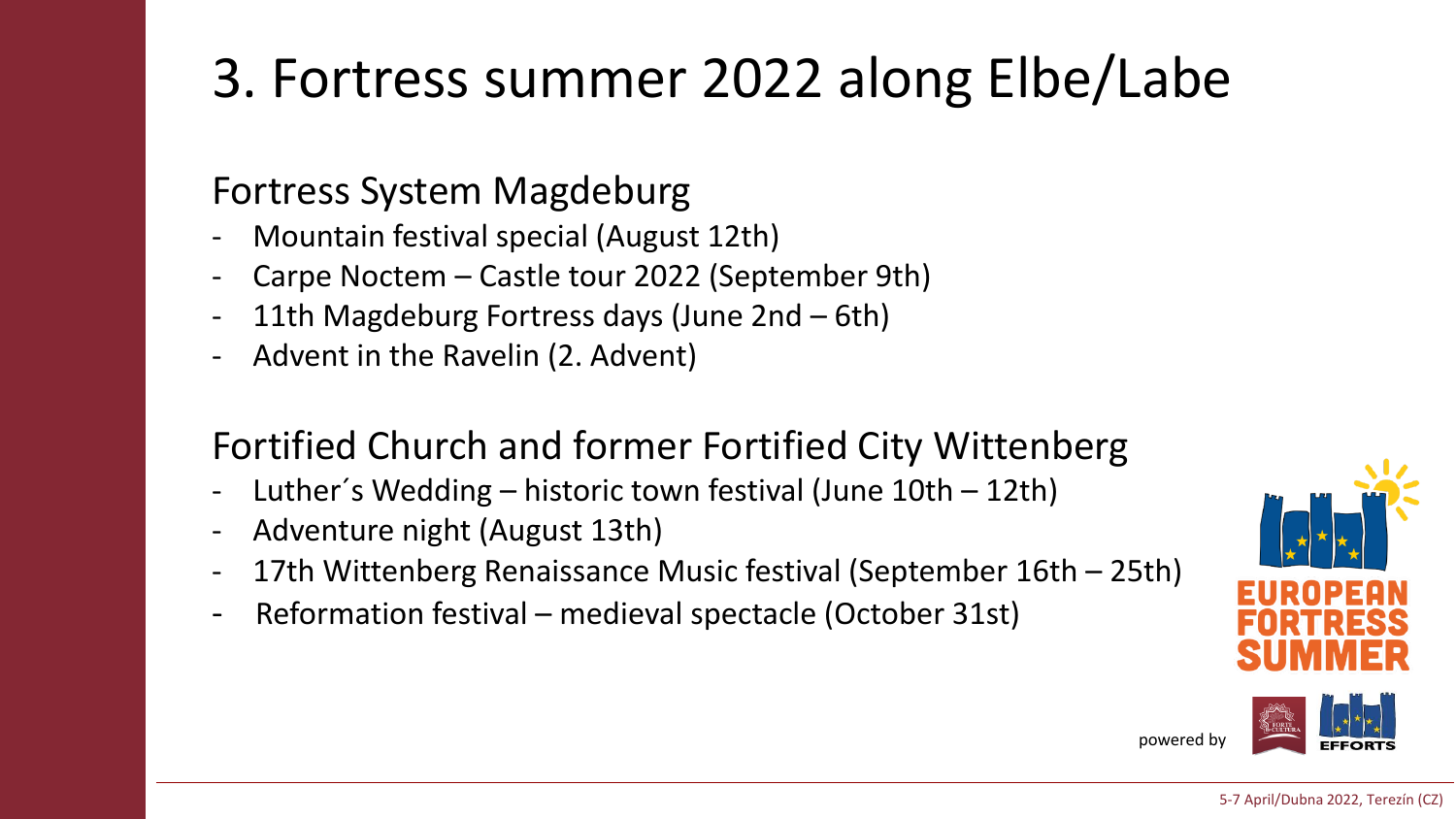#### Fortress System Torgau

- Elbe Day (30.04./01.05.)
- 9th Saxon State Horticultural Show (April 23nd Oct. 9th) with 2 corresponding exhibitions at Castle Hartenfels
- Torgau lights up (October 7th  $-$  9th)

#### Fortified City Dresden & Castle Country Saxony

- Albrecht´s Castle festival & Walpurgis Night (Meißen (29.04./01.05.)
- New: baroque ring race game in the orangery (Pillnitz)
- 800 years of Stolpen castle excursion (Open monument day Sept 11)
- Dresden: Museums night (July 2nd) & City festival "Canaletto" (August 19th – 21st)



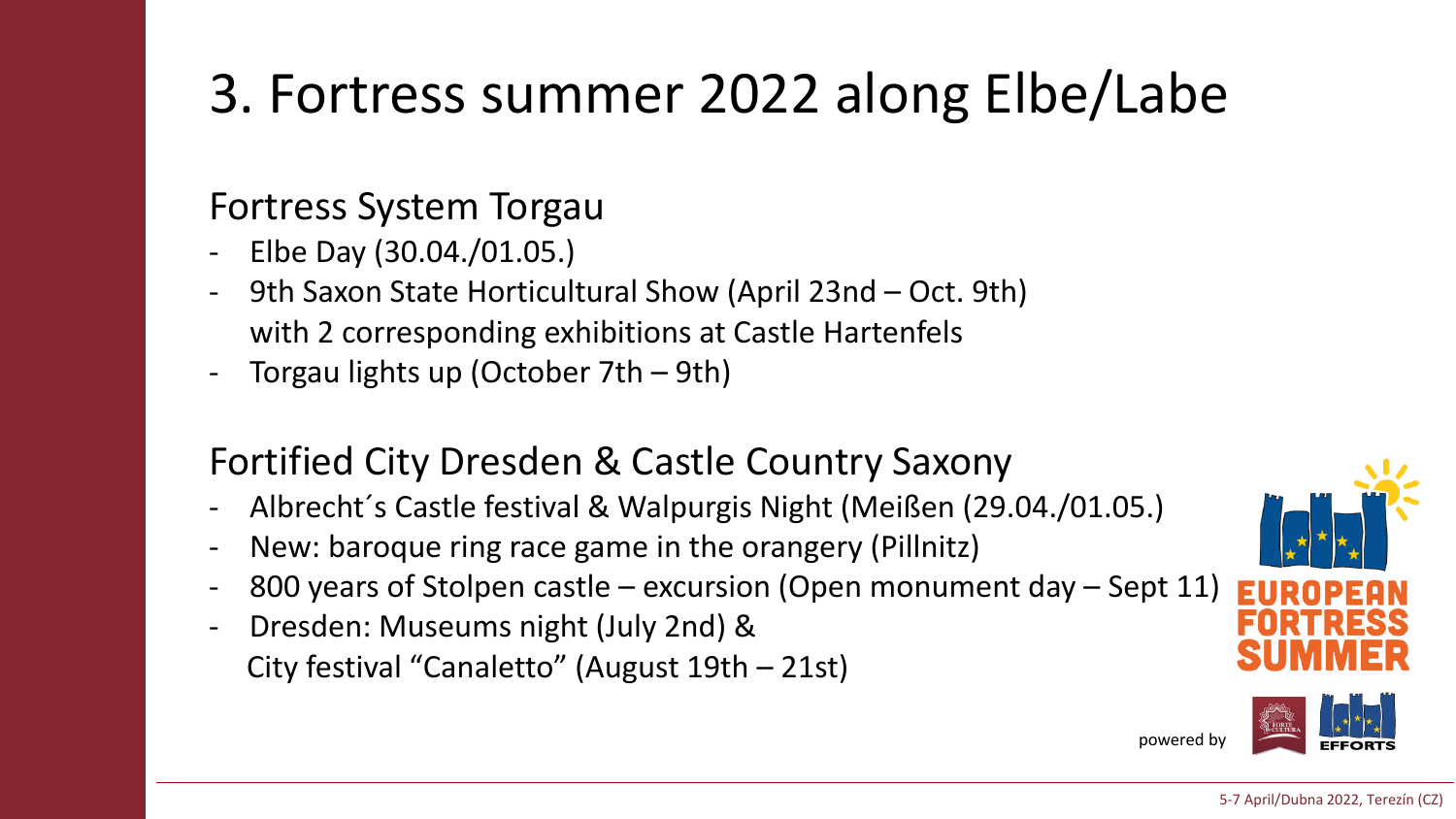### Fortified Palace Sonnenstein and former fortified city Pirna

- Sculptures Summer in honor of Canaletto (May 28th Sept. 25th)
- City festival (June  $17th 19th$ )
- Canaletto festival: July 24th
- The saviour of the City of Pirna Theophilus Jacobäer (Sept.)

#### Fortress Königstein

- The Swedes conquer the Königstein  $-$  historical spectacle (June 18th + 19th)
- Canaletto festival: July 24th
- Cannon Thunder over the Elbe valley (Sept. 10th)



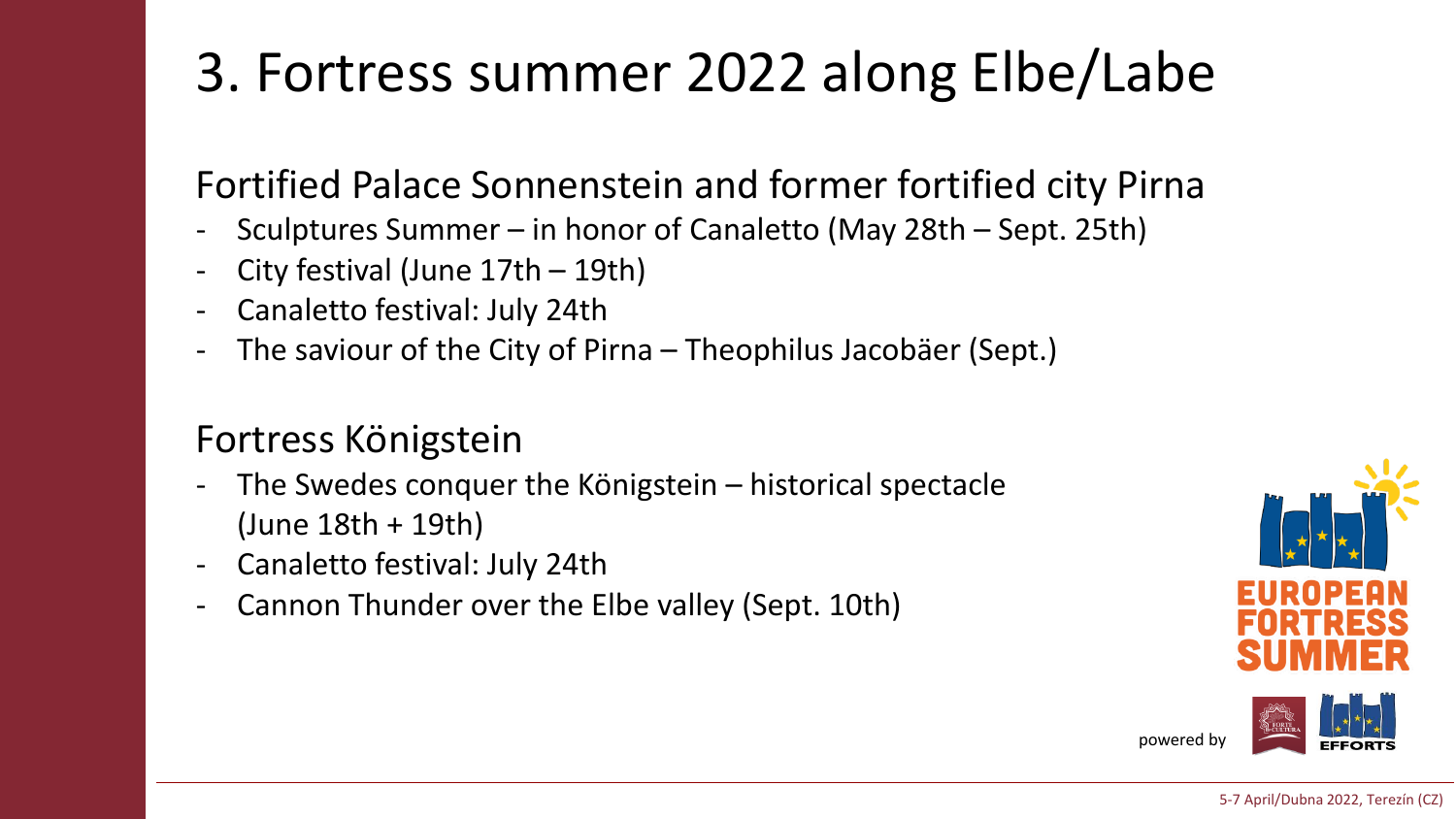#### Fortified Palace Děčín

- Labe Festival (May 20th – 21st)

### Fortified Castle Střekov

- Fairy-tale Sunday at the castle (once a month)

### Fortified City Litoměřice

Concerts, dance performances and events related to wine (all year round)



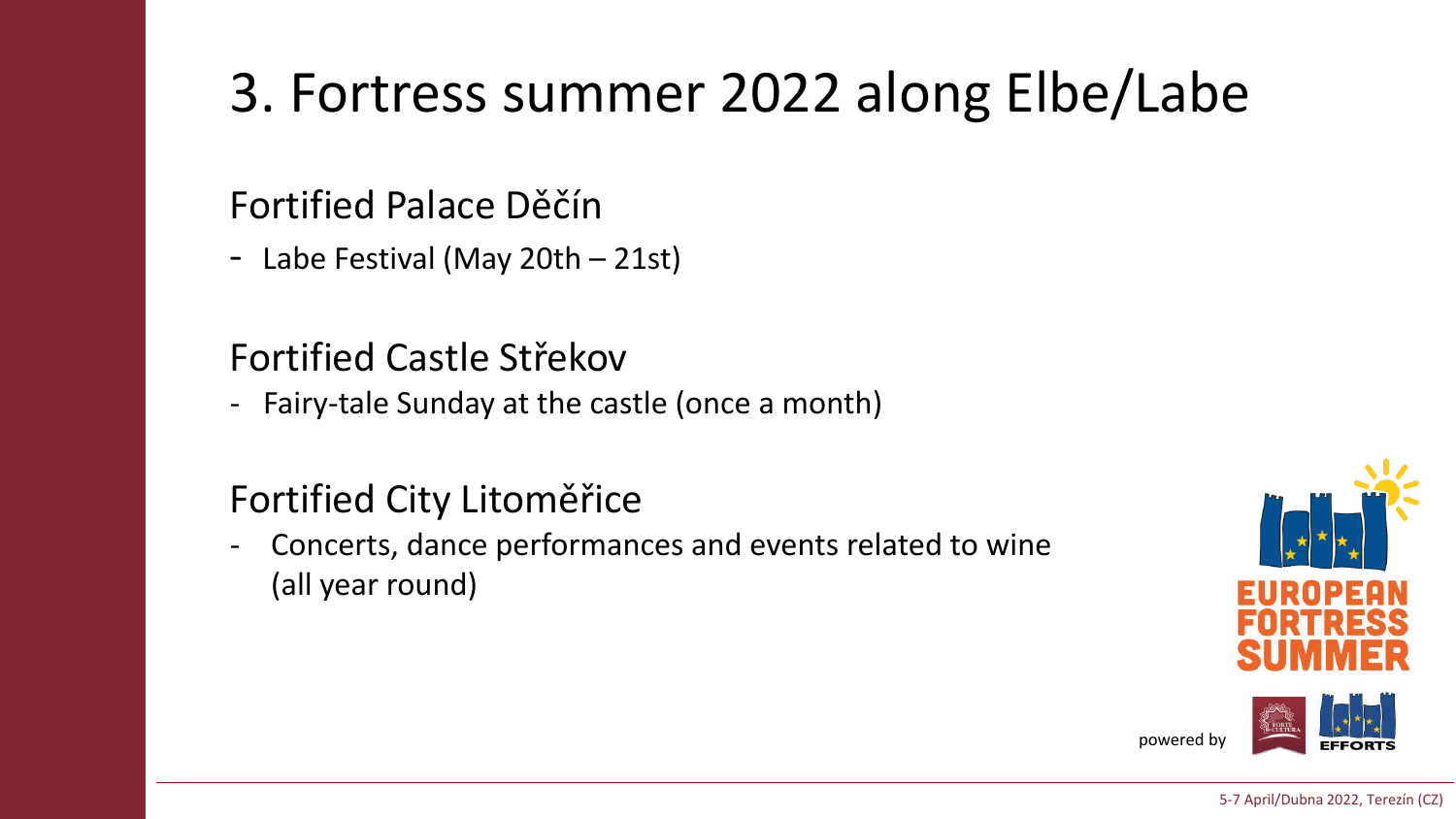### 4. Next steps to do

- use the event calendar on the Forte Cultura Website! (possibility an attraction for the Czech partners?)
- also use other websites Elbe Cycle Path for example
- intensify cooperation (mutual marketing)
- tourist guide certification (cross-border?)
- greater participation in the network
- new cluster?
- development of tourism potential common themes – guests are looking for authentic experiences common audiences pricing work on the soft factors!!!